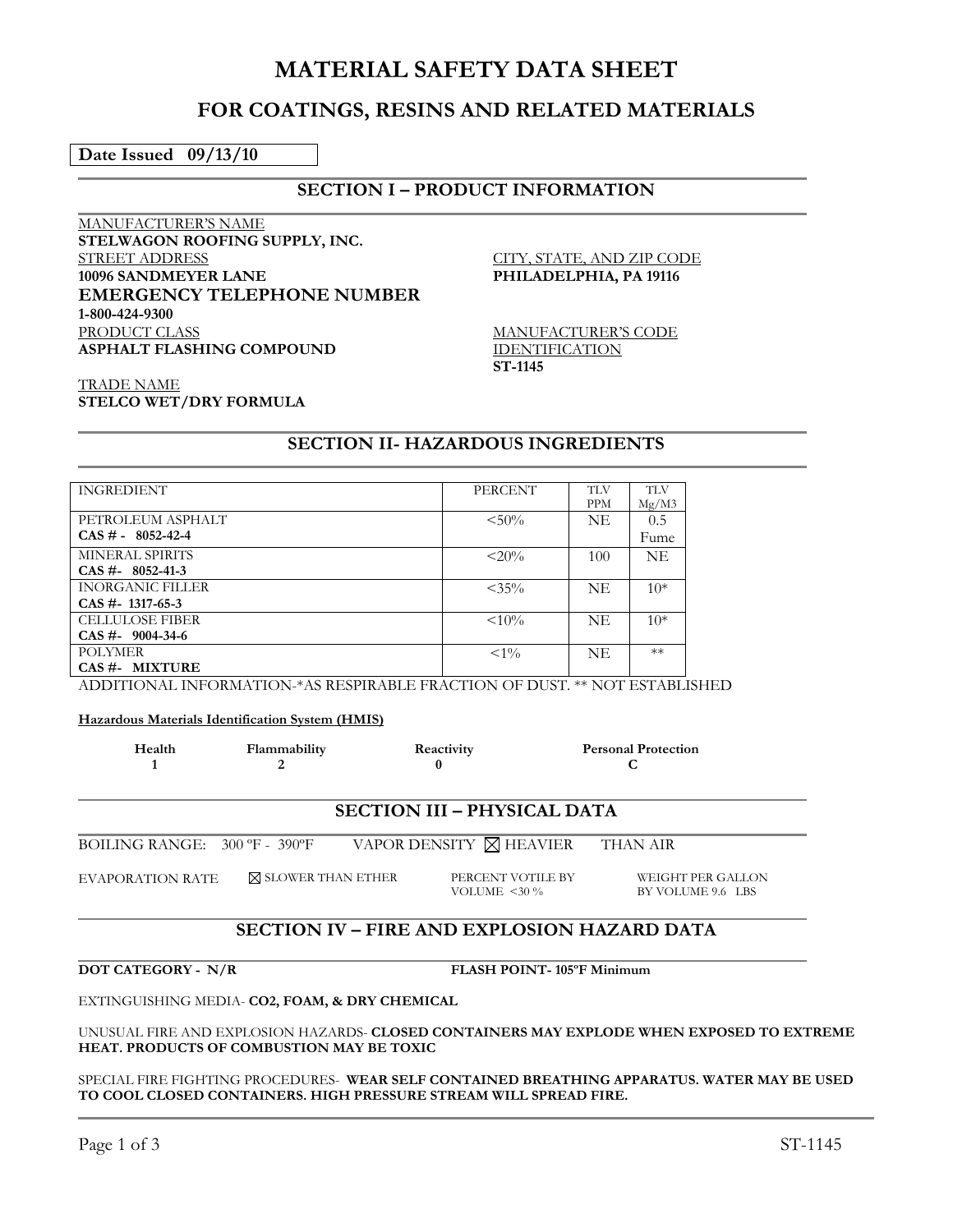# **SECTION V – REACTIVITY DATA**

STABILITY:  $\boxtimes$  STABLE CONDITIONS TO AVOID: HEAT, FLAMES, STRONG **OXIDIZERS** 

INCOMPATIBILTY (MATERIALS TO AVOID): CARBON OXIDES

HAZARDOUS DECOMPOSITION PRODUCTS: NONE

HAZARDOUS POLYMERIZATION: NWILL NOT OCCUR

CONDITIONS TO AVOID: NONE

## **SECTION VI-HEALTH HAZARD DATA**

EFFECTS OF OVEREXPOSURE-**ACUTE: SKIN:** PROLONGED /REPEATED CONTACT MAY CAUSE IRRITATION, DEFATTING AND DERMATITIS.-**EYES:** MAY CAUSE SEVERE IRRITATION, REDNESS TEARING AND BLURRED VISION.-**INHALATION:** MAY CAUSE DIZINESS, WEAKNESS, HEADACHE, UNCONSCIOUSNESS AND EVEN ASPHYXIATION.-**INGESTION** MAY CAUSE GASTROINTESTINAL IRRITATION, NAUSEA, VOMITING AND DIARRHEA.

EMERGENCY FIRST AID PROCEDURE-**SKIN:** REMOVE CONTAMINATED CLOTHING. WASH EXPOSED AREA. WITH SOAP AND WATER. IF IRRITATION PERSISTS GET MEDICAL ATTENTION. **EYES:** FLUSH WITH LARGE AMOUNTS OF WATER FOR AT LEAST 15 MINUTES. GET MEDICAL ATTENTION. **INHALATION:** REMOVE TO FRESH AIR. IF BREATHING IS DIFFICULT, ADMINISTER OXIGEN. IF BREATHING STOPS, GIVE ARTIFICIAL RESPIRATION AND SEEK MEDICAL ATTENTION IMMEDIATELY. **INGESTION:** DO NOT INDUCE VOMITING. ASPIRATION INTO LUNGS CAN CAUSE CHEMICAL PNEUMONITIS, WHICH CAN BE FATAL. KEEP PERSON WARM AND QUIET.

# **SECTION VII – SPILL OR LEAK PROCEDURES**

STEPS TO BE TAKEN IN CASE MATERIAL IS RELEASED OR SPILLED: ELIMINATE SOURCES OF IGNITION KEEP PRODUCT OUT OF SEWERS BY DIKING OR IMPOUNDING. SOAK UP SPILL WITH SAND OR OTHER ABSORBENT. PLACE IN CONTAINERS FOR PROPER DISPOSAL.

WASTE DISPOSAL METHOD: DISPOSE IN ACCORDANCE WITH LOCAL, STATE OR FEDERAL REGULATIONS.

## **SECTION VIII – SPECIAL PROTECTION INFORMATION**

RESPIRATORY PROTECTION: USE NIOSH/MSHA APPROVED RESPIRATOR WHEN TLV IS EXCEEDED.

VENTILATION: USE WITH ADEQUATE VENTILATION.

PROTECTIVE GLOVES: NITRILE RUBBER SHOULD BE USED.

EYE PROTECTION: SAFETY GOGGLES SHOULD BE USED.

OTHER PROTECTIVE EQUIPMENT: FACE SHIELD

PRECAUTIONS TO BE TAKEN IN HANDLING AND STORAGE: STORE IN COOL PLACE

OTHER PRECAUTIONS: KEEP OUT OF REACH OF CHILDREN. KEEP CONTAINERS TIGHLY CLOSED.